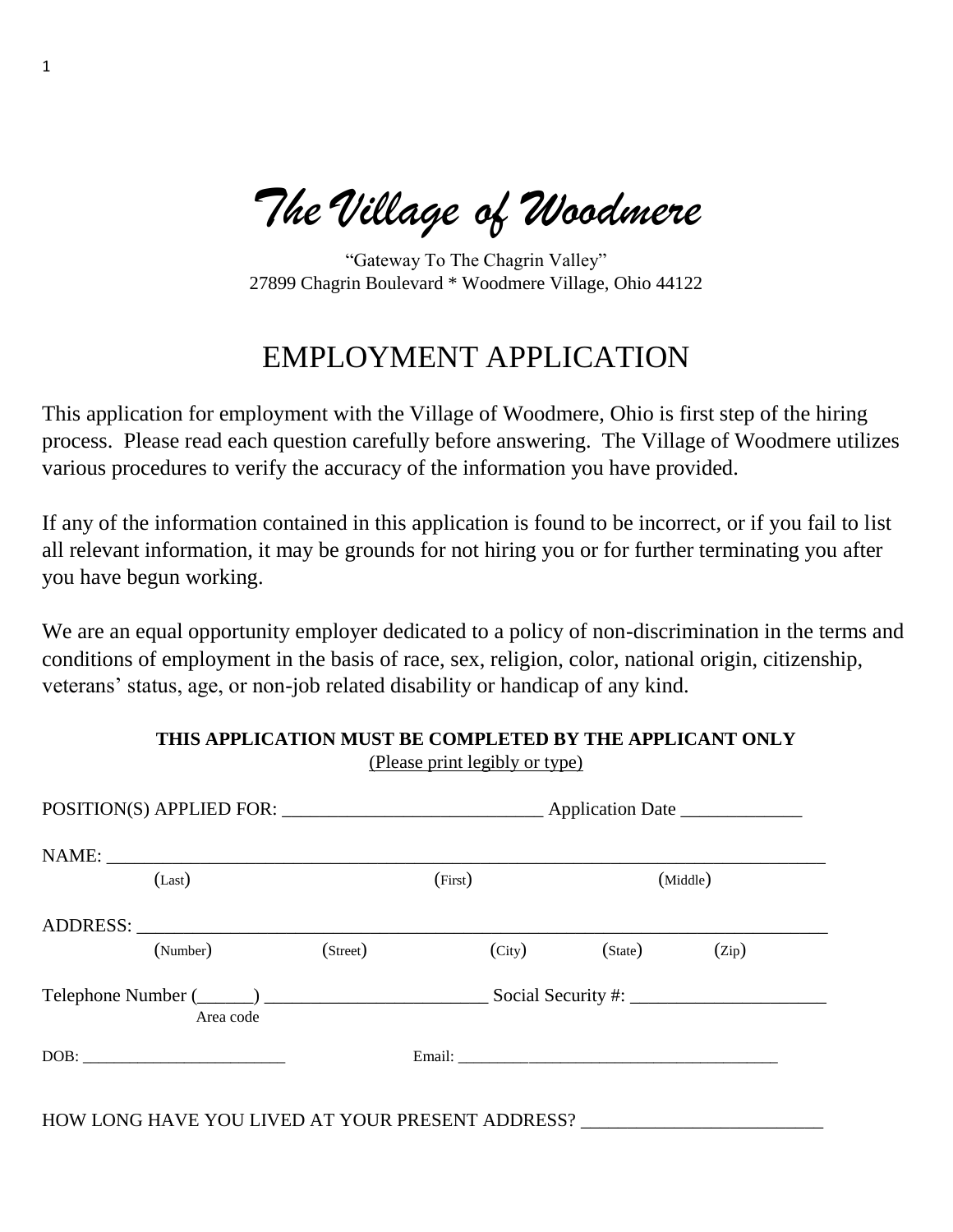|          | 2. Have you ever been arrested? If Yes when and where?                            |                                                                                                     |
|----------|-----------------------------------------------------------------------------------|-----------------------------------------------------------------------------------------------------|
| b)       |                                                                                   |                                                                                                     |
| c)       |                                                                                   | ,我们也不能在这里的时候,我们也不能在这里的时候,我们也不能会在这里的时候,我们也不能会在这里的时候,我们也不能会在这里的时候,我们也不能会在这里的时候,我们也不                   |
|          | ,我们也不能在这里的时候,我们也不能在这里的时候,我们也不能会在这里的时候,我们也不能会在这里的时候,我们也不能会在这里的时候,我们也不能会在这里的时候,我们也不 | 3. Have you ever been placed on probation or supervision? Yes_____ No ______ If yes, Please provide |
|          | 4. Give the following information regarding marriage(s):                          |                                                                                                     |
| Details: |                                                                                   |                                                                                                     |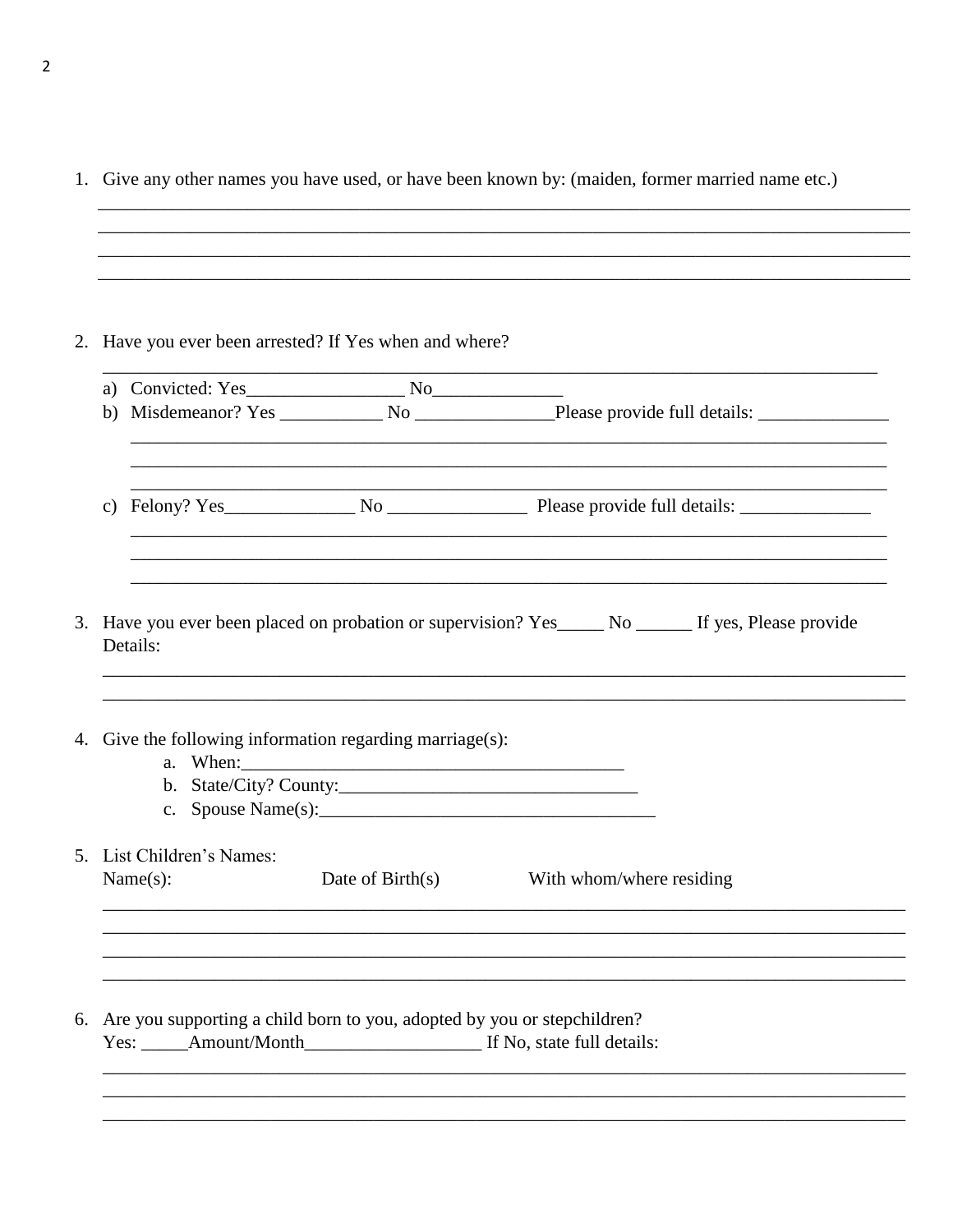|    | 7. Have you ever been involved in a paternity proceeding?                                                                                                                       |
|----|---------------------------------------------------------------------------------------------------------------------------------------------------------------------------------|
|    | 8. List family members, siblings, parents (natural/step), spouses parents, brother /sister-in-law's (use additional<br>paper if needed)<br>Name:<br>Address:<br>Living/Deceased |
| 9. | Are you a citizen of the United States? Yes______ No______<br>Natural Born____________________Naturalized_____________(attach naturalization forms)                             |
|    | 10. Have you been or are you now a member of any clubs or organizations? List:                                                                                                  |
|    | 11. List any and all Social Media networking websites that you have or have had an account with. Ex.<br>Facebook, Instagram, Twitter, MySpace etc. Include screen names.        |
|    | 12. List every address that you have lived at for the last ten years:<br>From/to:<br>Address:<br>City/State                                                                     |
|    |                                                                                                                                                                                 |
|    | 14. Do you object to working nights? Yes____ No_____                                                                                                                            |
|    | 15. Do you object to working nights? Yes____ No_____                                                                                                                            |

 $\overline{\mathbf{3}}$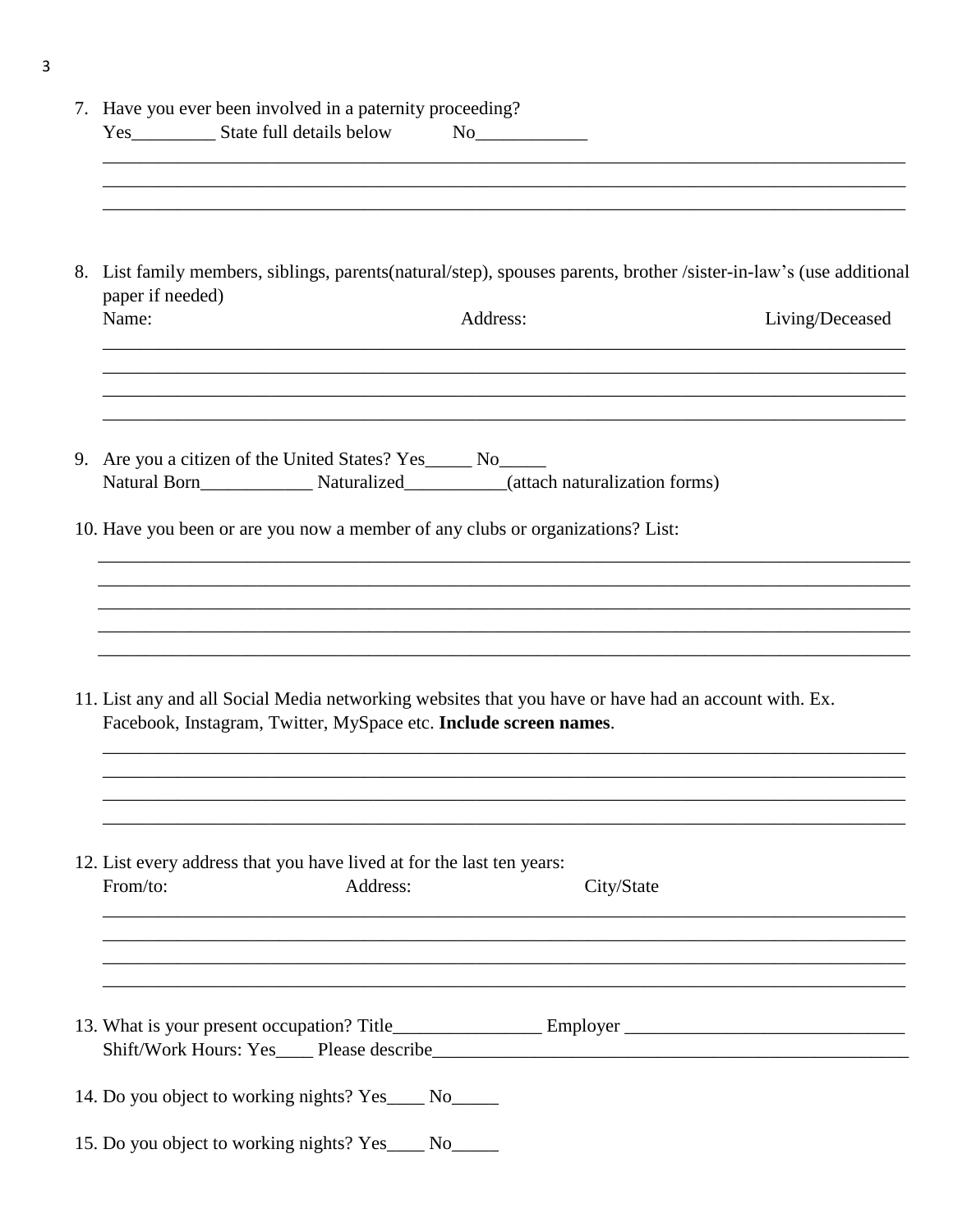- 16. Do you object to working holidays? Yes\_\_\_ No\_\_\_\_
- 17. Do you have experience with shift work? Yes\_\_\_\_ No\_\_\_
- 18. If it became necessary in the course of your police duties to take a human life, would you have any reluctance to do so because of religious or other beliefs? Yes\_\_\_ No\_\_\_
- 19. Have your past employers always treated you fairly? Yes\_\_\_ No\_\_\_\_ If No please explain:
- 20. Have you ever been discharged or forced to resign because of misconduct or unsatisfactory job

- 21. Have you ever filed a claim for Work's Compensation? Yes\_\_\_ No\_\_\_ If Yes please explain:
- 22. List any and all licenses, state and federal, which you now hold or have held:

| Type of License: | <b>Issued By:</b> | License No: | Address:                                                                                         | Date Held: |
|------------------|-------------------|-------------|--------------------------------------------------------------------------------------------------|------------|
|                  |                   |             |                                                                                                  |            |
|                  |                   |             |                                                                                                  |            |
|                  |                   |             |                                                                                                  |            |
|                  |                   |             |                                                                                                  |            |
|                  |                   |             | 23. Have you now or have you been engaged in any business as owner, partner or corporate member? |            |
|                  |                   |             | Yes No If Yes Please provide details:                                                            |            |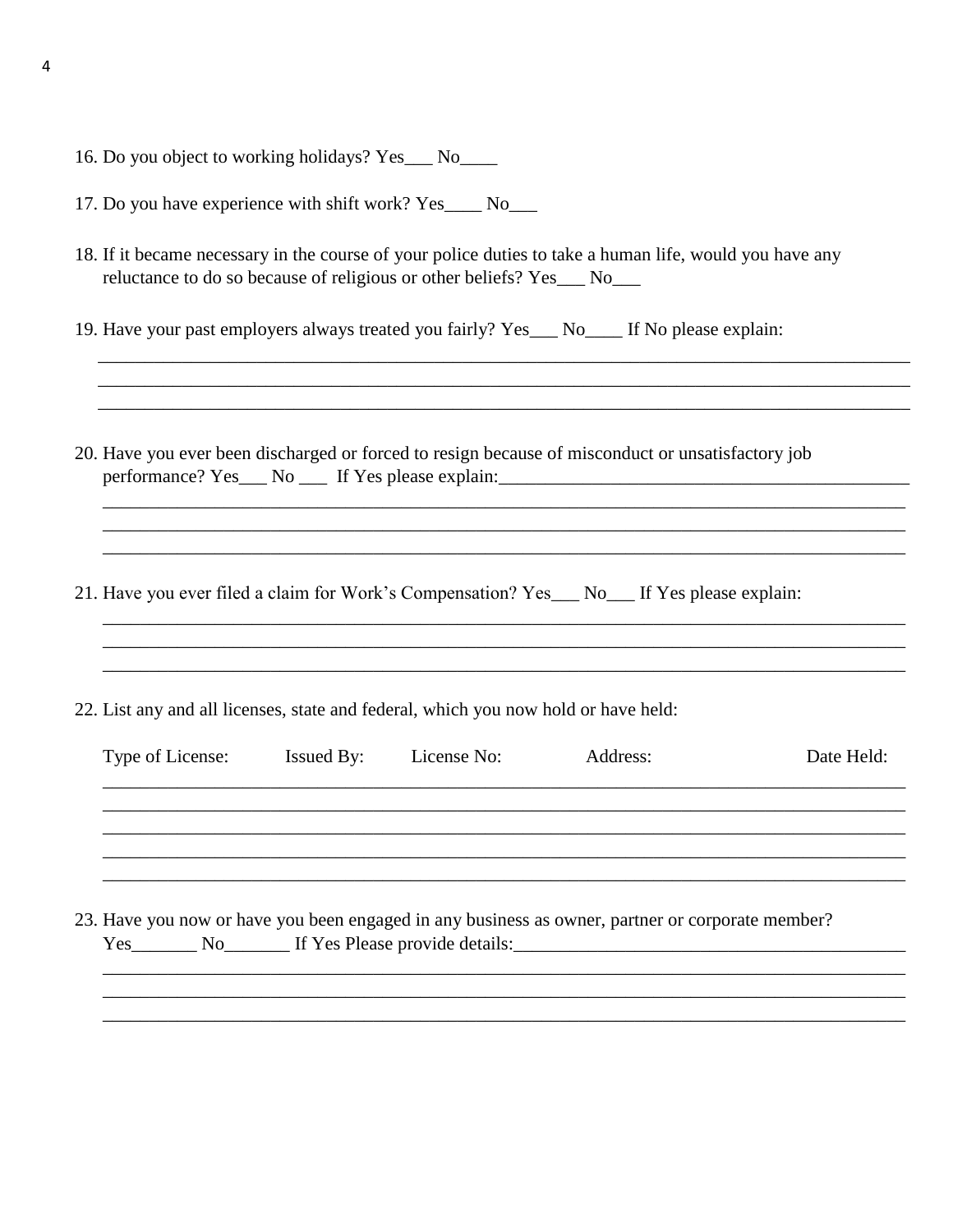# **EMPLOYMENT**

### 24. LIST YOUR LAST TEN (10) YEARS OF EMPLYMENT (USE ADDITIONAL PAPPER IF NEEDED)

25. IN THE LAST TEN (10) YEARS OF EMPLOYMENT, DID YOU RECEIVE ANY WRITTEN WARNINGS OR DISCIPLINARY ACTIONS FROM ANY OF YOUR EMPLOYERS? (add additional paper)

YES \_\_\_\_\_\_\_\_ NO\_\_\_\_\_\_\_\_ IF YES; GIVE NAME OF EMPLOYER AND REASON: \_\_\_\_\_\_\_\_\_\_\_\_\_\_\_

| MAY WE CONTACT FOR A REFERENCE? __ YES __ NO TELEPHONE#_________________________ |  |  |
|----------------------------------------------------------------------------------|--|--|
|                                                                                  |  |  |
|                                                                                  |  |  |
| JOB TITLE:                                                                       |  |  |
|                                                                                  |  |  |
|                                                                                  |  |  |
|                                                                                  |  |  |
|                                                                                  |  |  |
|                                                                                  |  |  |
| MAY WE CONTACT FOR A REFERENCE? __ YES __ NO TELEPHONE#_________________________ |  |  |
|                                                                                  |  |  |
|                                                                                  |  |  |
|                                                                                  |  |  |
|                                                                                  |  |  |
|                                                                                  |  |  |
|                                                                                  |  |  |
|                                                                                  |  |  |
|                                                                                  |  |  |
| MAY WE CONTACT FOR A REFERENCE? __ YES __ NO TELEPHONE#_________________________ |  |  |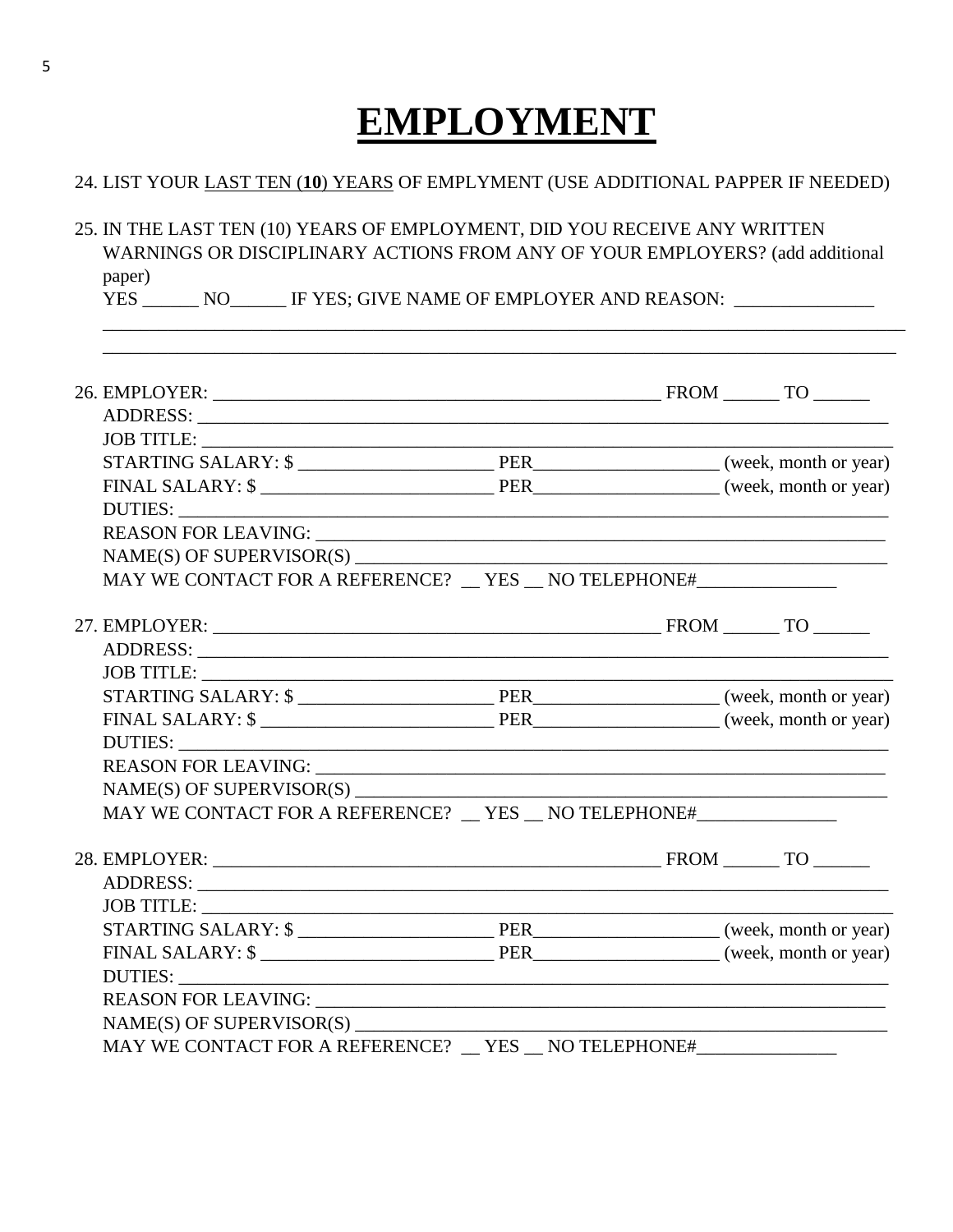| MAY WE CONTACT FOR A REFERENCE? __ YES __ NO TELEPHONE#_________________________                                                                                                                                              |  |  |  |
|-------------------------------------------------------------------------------------------------------------------------------------------------------------------------------------------------------------------------------|--|--|--|
|                                                                                                                                                                                                                               |  |  |  |
| ADDRESS: New York Contract of the Contract of the Contract of the Contract of the Contract of the Contract of the Contract of the Contract of the Contract of the Contract of the Contract of the Contract of the Contract of |  |  |  |
|                                                                                                                                                                                                                               |  |  |  |
|                                                                                                                                                                                                                               |  |  |  |
|                                                                                                                                                                                                                               |  |  |  |
|                                                                                                                                                                                                                               |  |  |  |
|                                                                                                                                                                                                                               |  |  |  |
| NAME(S) OF SUPERVISOR(S)                                                                                                                                                                                                      |  |  |  |
| MAY WE CONTACT FOR A REFERENCE? __ YES __ NO TELEPHONE#_________________________                                                                                                                                              |  |  |  |
|                                                                                                                                                                                                                               |  |  |  |
|                                                                                                                                                                                                                               |  |  |  |
|                                                                                                                                                                                                                               |  |  |  |
|                                                                                                                                                                                                                               |  |  |  |
|                                                                                                                                                                                                                               |  |  |  |
|                                                                                                                                                                                                                               |  |  |  |
|                                                                                                                                                                                                                               |  |  |  |
|                                                                                                                                                                                                                               |  |  |  |
| MAY WE CONTACT FOR A REFERENCE? __ YES __ NO TELEPHONE#_________________________                                                                                                                                              |  |  |  |
|                                                                                                                                                                                                                               |  |  |  |
|                                                                                                                                                                                                                               |  |  |  |
|                                                                                                                                                                                                                               |  |  |  |
|                                                                                                                                                                                                                               |  |  |  |
|                                                                                                                                                                                                                               |  |  |  |
|                                                                                                                                                                                                                               |  |  |  |
|                                                                                                                                                                                                                               |  |  |  |
| $NAME(S)$ OF SUPERVISOR(S)                                                                                                                                                                                                    |  |  |  |
| MAY WE CONTACT FOR A REFERENCE? __ YES __ NO TELEPHONE#_________________________                                                                                                                                              |  |  |  |

### FALSIFICATION OF A WORK HISTORY WILL RESULT IN DISQUALIFICATION OF AN APPLICANT FOR EMPLOYMENT. PLEASE ANSWER EACH QUESTION ACCURATELY.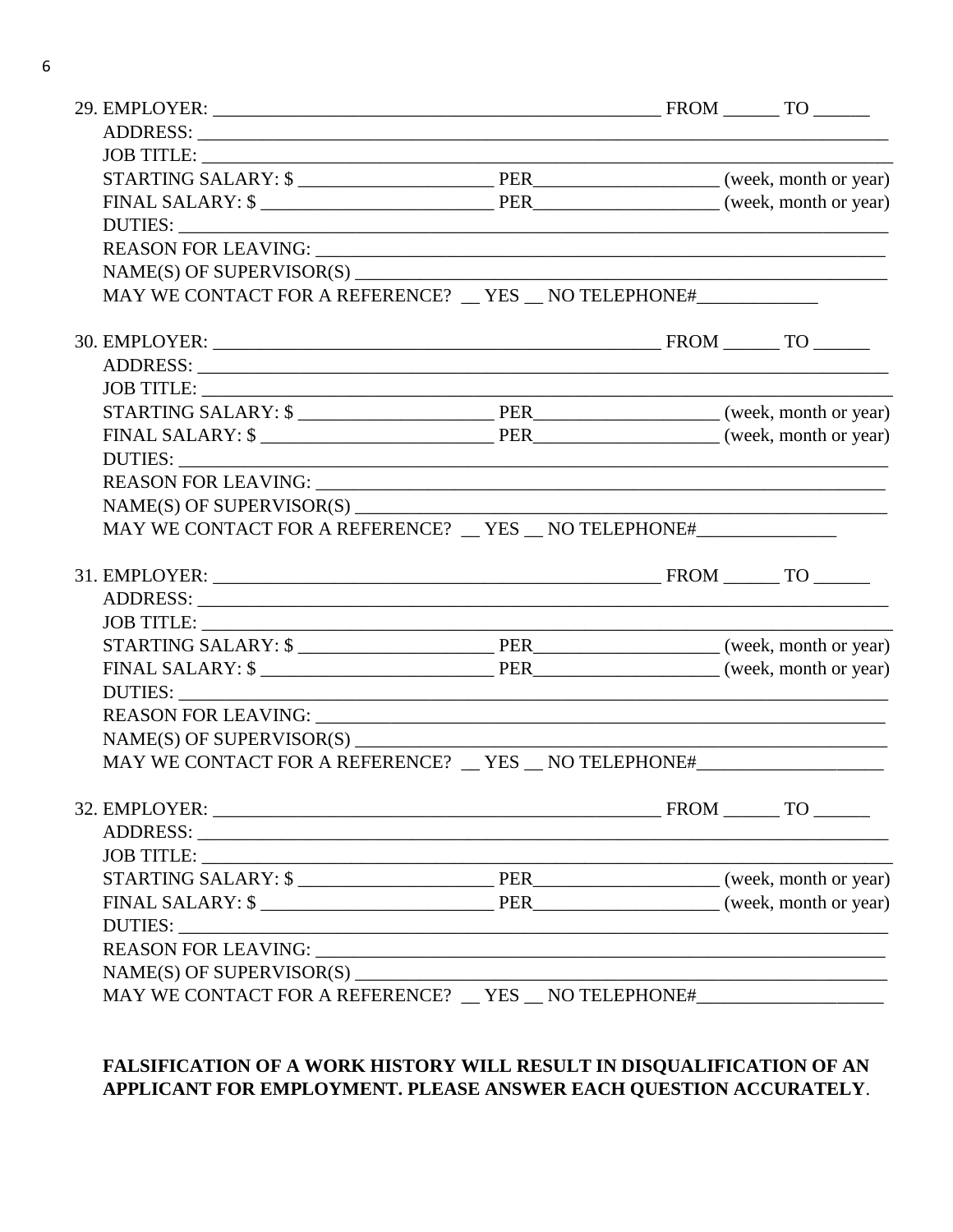## **PERSONAL INFORMATION**

\_\_\_\_\_\_\_\_\_\_\_\_\_\_\_\_\_\_\_\_\_\_\_\_\_\_\_\_\_\_\_\_\_\_\_\_\_\_\_\_\_\_\_\_\_\_\_\_\_\_\_\_\_\_\_\_\_\_\_\_\_\_\_\_\_\_\_\_\_\_\_\_\_\_\_\_\_\_\_\_\_\_\_\_\_\_\_\_\_\_\_\_\_\_

\_\_\_\_\_\_\_\_\_\_\_\_\_\_\_\_\_\_\_\_\_\_\_\_\_\_\_\_\_\_\_\_\_\_\_\_\_\_\_\_\_\_\_\_\_\_\_\_\_\_\_\_\_\_\_\_\_\_\_\_\_\_\_\_\_\_\_\_\_\_\_\_\_\_\_\_\_\_\_\_\_\_\_\_\_\_\_\_\_\_\_\_\_\_ \_\_\_\_\_\_\_\_\_\_\_\_\_\_\_\_\_\_\_\_\_\_\_\_\_\_\_\_\_\_\_\_\_\_\_\_\_\_\_\_\_\_\_\_\_\_\_\_\_\_\_\_\_\_\_\_\_\_\_\_\_\_\_\_\_\_\_\_\_\_\_\_\_\_\_\_\_\_\_\_\_\_\_\_\_\_\_\_\_\_\_\_\_\_

\_\_\_\_\_\_\_\_\_\_\_\_\_\_\_\_\_\_\_\_\_\_\_\_\_\_\_\_\_\_\_\_\_\_\_\_\_\_\_\_\_\_\_\_\_\_\_\_\_\_\_\_\_\_\_\_\_\_\_\_\_\_\_\_\_\_\_\_\_\_\_\_\_\_\_\_\_\_\_\_\_\_\_\_\_\_\_\_\_\_\_\_\_\_ \_\_\_\_\_\_\_\_\_\_\_\_\_\_\_\_\_\_\_\_\_\_\_\_\_\_\_\_\_\_\_\_\_\_\_\_\_\_\_\_\_\_\_\_\_\_\_\_\_\_\_\_\_\_\_\_\_\_\_\_\_\_\_\_\_\_\_\_\_\_\_\_\_\_\_\_\_\_\_\_\_\_\_\_\_\_\_\_\_\_\_\_\_\_

\_\_\_\_\_\_\_\_\_\_\_\_\_\_\_\_\_\_\_\_\_\_\_\_\_\_\_\_\_\_\_\_\_\_\_\_\_\_\_\_\_\_\_\_\_\_\_\_\_\_\_\_\_\_\_\_\_\_\_\_\_\_\_\_\_\_\_\_\_\_\_\_\_\_\_\_\_\_\_\_\_\_\_\_\_\_\_\_\_\_\_\_\_\_

\_\_\_\_\_\_\_\_\_\_\_\_\_\_\_\_\_\_\_\_\_\_\_\_\_\_\_\_\_\_\_\_\_\_\_\_\_\_\_\_\_\_\_\_\_\_\_\_\_\_\_\_\_\_\_\_\_\_\_\_\_\_\_\_\_\_\_\_\_\_\_\_\_\_\_\_\_\_\_\_\_\_\_\_\_\_\_\_\_\_\_\_\_\_ \_\_\_\_\_\_\_\_\_\_\_\_\_\_\_\_\_\_\_\_\_\_\_\_\_\_\_\_\_\_\_\_\_\_\_\_\_\_\_\_\_\_\_\_\_\_\_\_\_\_\_\_\_\_\_\_\_\_\_\_\_\_\_\_\_\_\_\_\_\_\_\_\_\_\_\_\_\_\_\_\_\_\_\_\_\_\_\_\_\_\_\_\_\_

\_\_\_\_\_\_\_\_\_\_\_\_\_\_\_\_\_\_\_\_\_\_\_\_\_\_\_\_\_\_\_\_\_\_\_\_\_\_\_\_\_\_\_\_\_\_\_\_\_\_\_\_\_\_\_\_\_\_\_\_\_\_\_\_\_\_\_\_\_\_\_\_\_\_\_\_\_\_\_\_\_\_\_\_\_\_\_\_\_\_\_\_\_\_ \_\_\_\_\_\_\_\_\_\_\_\_\_\_\_\_\_\_\_\_\_\_\_\_\_\_\_\_\_\_\_\_\_\_\_\_\_\_\_\_\_\_\_\_\_\_\_\_\_\_\_\_\_\_\_\_\_\_\_\_\_\_\_\_\_\_\_\_\_\_\_\_\_\_\_\_\_\_\_\_\_\_\_\_\_\_\_\_\_\_\_\_\_\_ \_\_\_\_\_\_\_\_\_\_\_\_\_\_\_\_\_\_\_\_\_\_\_\_\_\_\_\_\_\_\_\_\_\_\_\_\_\_\_\_\_\_\_\_\_\_\_\_\_\_\_\_\_\_\_\_\_\_\_\_\_\_\_\_\_\_\_\_\_\_\_\_\_\_\_\_\_\_\_\_\_\_\_\_\_\_\_\_\_\_\_\_\_\_

\_\_\_\_\_\_\_\_\_\_\_\_\_\_\_\_\_\_\_\_\_\_\_\_\_\_\_\_\_\_\_\_\_\_\_\_\_\_\_\_\_\_\_\_\_\_\_\_\_\_\_\_\_\_\_\_\_\_\_\_\_\_\_\_\_\_\_\_\_\_\_\_\_\_\_\_\_\_\_\_\_\_\_\_\_\_\_\_\_\_\_\_\_\_

\_\_\_\_\_\_\_\_\_\_\_\_\_\_\_\_\_\_\_\_\_\_\_\_\_\_\_\_\_\_\_\_\_\_\_\_\_\_\_\_\_\_\_\_\_\_\_\_\_\_\_\_\_\_\_\_\_\_\_\_\_\_\_\_\_\_\_\_\_\_\_\_\_\_\_\_\_\_\_\_\_\_\_\_\_\_\_\_\_\_\_\_\_\_ \_\_\_\_\_\_\_\_\_\_\_\_\_\_\_\_\_\_\_\_\_\_\_\_\_\_\_\_\_\_\_\_\_\_\_\_\_\_\_\_\_\_\_\_\_\_\_\_\_\_\_\_\_\_\_\_\_\_\_\_\_\_\_\_\_\_\_\_\_\_\_\_\_\_\_\_\_\_\_\_\_\_\_\_\_\_\_\_\_\_\_\_\_\_ \_\_\_\_\_\_\_\_\_\_\_\_\_\_\_\_\_\_\_\_\_\_\_\_\_\_\_\_\_\_\_\_\_\_\_\_\_\_\_\_\_\_\_\_\_\_\_\_\_\_\_\_\_\_\_\_\_\_\_\_\_\_\_\_\_\_\_\_\_\_\_\_\_\_\_\_\_\_\_\_\_\_\_\_\_\_\_\_\_\_\_\_\_\_

- 33. List any extended absences you have had from work and reason:
- 34. List every civil service, or police/fire competitive examination you have taken: If none state so:
- 35. Were you ever rejected for any civil service or police/fire position? Yes No If Yes Please provide what village/city
- 36. Have you previously submitted an application with the Woodmere Police Department or nearby surrounding communities? Yes  $\Box$  No  $\Box$  If yes what department(s)?
- 37. Have you ever worked for any deployment within the Valley Enforcement Group? Yes\_\_\_ No\_\_\_ If so list the  $de$ partment(s)
- 38. Have you ever received unemployment insurance, or other federal, state or local assistance of any kind? Yes\_\_\_ No If yes please provide details
- 39. List the reasons for applying for this position.

- 40. Have you ever taken a Polygraph? Yes No If yes please provide when and where it was taken including whether or not you passed:
- 41. Are you currently an active member of any military Service? Yes\_\_\_ No \_\_\_ If yes, active Inactive (please provide a copy of DD214) Branch: Unit: Rank: Service Number: Commanding Officer: \_\_\_\_\_\_\_\_\_\_\_\_\_\_\_\_\_\_\_\_\_\_\_\_\_\_\_\_\_\_\_\_\_\_\_\_\_\_\_\_\_\_\_\_\_\_\_\_\_\_\_\_\_\_\_\_\_\_\_\_\_\_\_\_\_\_\_\_\_\_\_\_\_\_\_\_\_\_\_\_\_\_\_\_\_\_\_\_\_\_\_\_\_\_
	- a) Have you ever asked for or received deferment from military service? Yes\_\_\_ No\_\_\_ If yes give Board Number, dates and full details on continuation page

\_\_\_\_\_\_\_\_\_\_\_\_\_\_\_\_\_\_\_\_\_\_\_\_\_\_\_\_\_\_\_\_\_\_\_\_\_\_\_\_\_\_\_\_\_\_\_\_\_\_\_\_\_\_\_\_\_\_\_\_\_\_\_\_\_\_\_\_\_\_\_\_\_\_\_\_\_\_\_\_\_\_\_\_\_\_\_\_\_\_\_

\_\_\_\_\_\_\_\_\_\_\_\_\_\_\_\_\_\_\_\_\_\_\_\_\_\_\_\_\_\_\_\_\_\_\_\_\_\_\_\_\_\_\_\_\_\_\_\_\_\_\_\_\_\_\_\_\_\_\_\_\_\_\_\_\_\_\_\_\_\_\_\_\_\_\_\_\_\_\_\_\_\_\_\_\_\_\_\_\_\_\_\_\_\_

b) Were you ever court martialed, tried on charges, or subject of a Summary Court Martial, Captains Mast, Article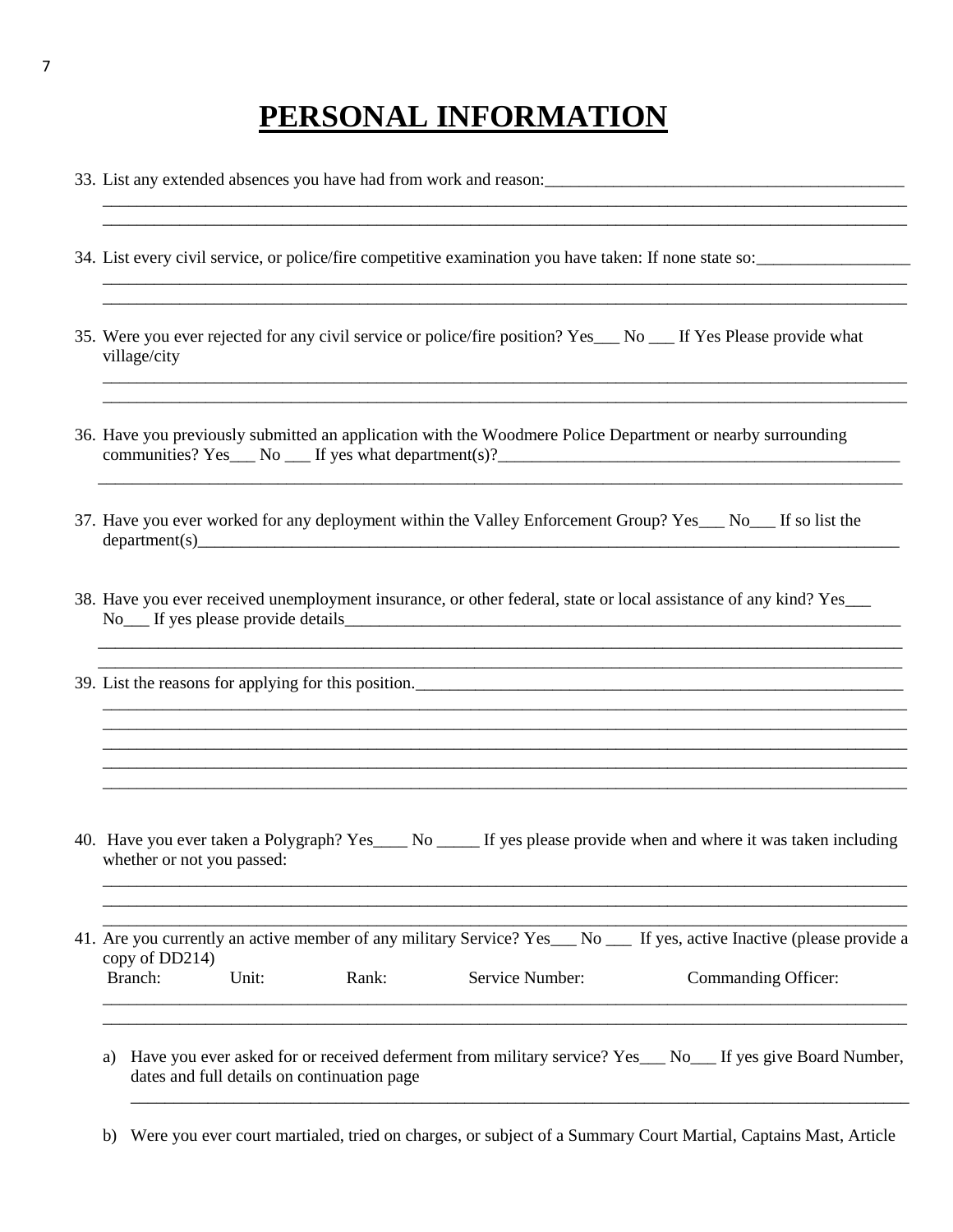| 15, Company Punishment or any other disciplinary action while in the armed services Yes___ No ___ If yes |  |
|----------------------------------------------------------------------------------------------------------|--|
| please explain                                                                                           |  |

- c) Have you ever received a government disability pension? Yes\_\_ No\_\_
- 
- e) Have you had any type of disciplinary action taken against you in any Military Service listed previously? Yes No if yes please provide full details, including final disposition:

### 42. IS THERE ANY REASON WHY YOU MIGHT BE UNABLE TO PERFORM CONSISTANTLY AND PROMPTLY ANY OF THE JOB DUTIES REQUIRED? \_\_\_\_\_\_\_ YES \_\_\_\_\_\_ NO; IF YES, EXPLAIN WHY: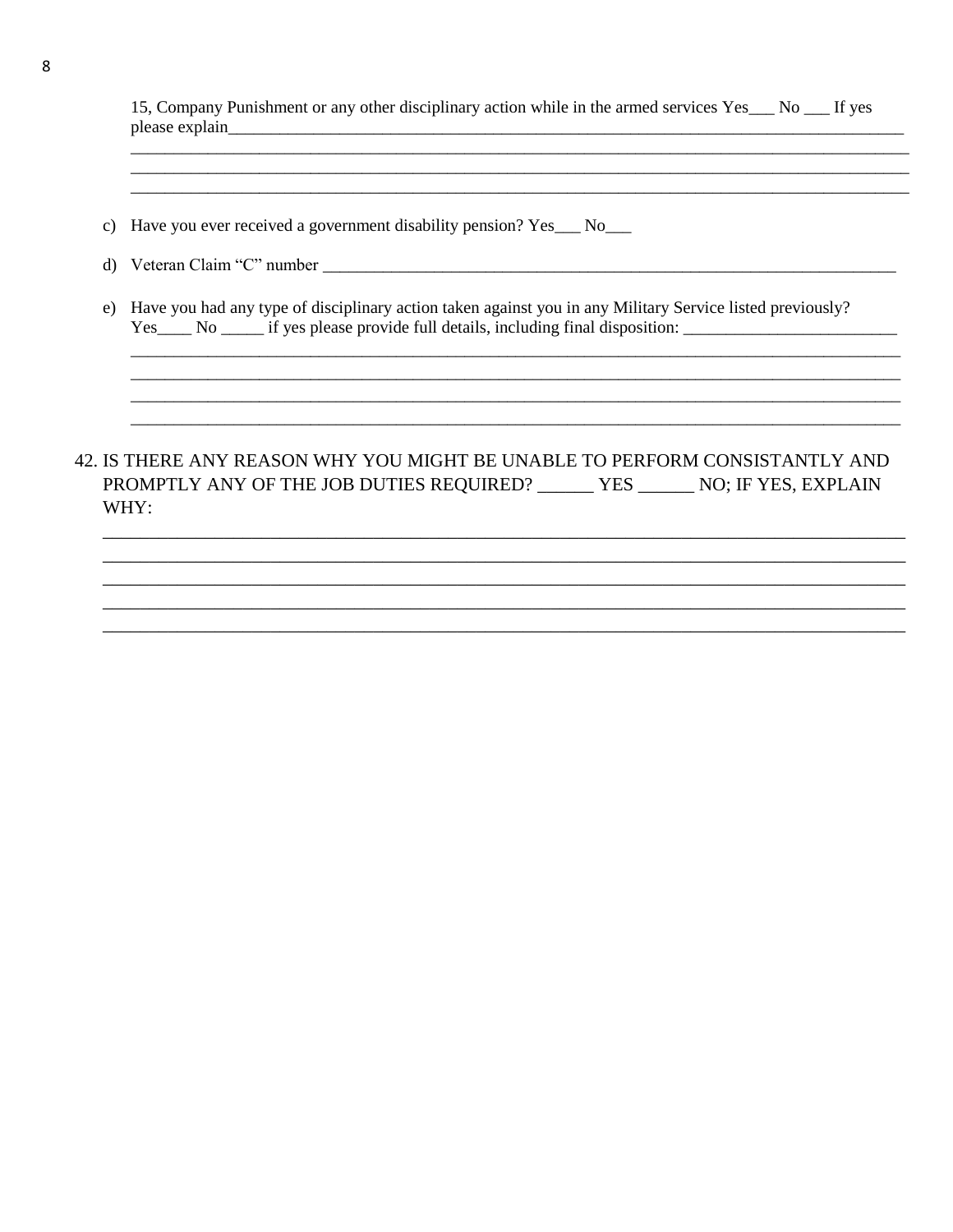## PERSONAL REFERENCE

List five references:

|                                                                                                                                                                                                                               | and the control of the control of the control of the control of the control of the control of the control of the |                                                                                           |
|-------------------------------------------------------------------------------------------------------------------------------------------------------------------------------------------------------------------------------|------------------------------------------------------------------------------------------------------------------|-------------------------------------------------------------------------------------------|
|                                                                                                                                                                                                                               |                                                                                                                  |                                                                                           |
|                                                                                                                                                                                                                               |                                                                                                                  |                                                                                           |
|                                                                                                                                                                                                                               |                                                                                                                  |                                                                                           |
|                                                                                                                                                                                                                               |                                                                                                                  |                                                                                           |
|                                                                                                                                                                                                                               | ,我们也不会有什么。""我们的人,我们也不会有什么?""我们的人,我们也不会有什么?""我们的人,我们也不会有什么?""我们的人,我们也不会有什么?""我们的人                                 |                                                                                           |
|                                                                                                                                                                                                                               |                                                                                                                  |                                                                                           |
|                                                                                                                                                                                                                               |                                                                                                                  |                                                                                           |
|                                                                                                                                                                                                                               |                                                                                                                  |                                                                                           |
|                                                                                                                                                                                                                               |                                                                                                                  |                                                                                           |
|                                                                                                                                                                                                                               |                                                                                                                  |                                                                                           |
| the control of the control of the control of the control of the control of the control of the control of the control of the control of the control of the control of the control of the control of the control of the control |                                                                                                                  |                                                                                           |
| Email:                                                                                                                                                                                                                        | Home Number:                                                                                                     |                                                                                           |
|                                                                                                                                                                                                                               |                                                                                                                  |                                                                                           |
|                                                                                                                                                                                                                               |                                                                                                                  |                                                                                           |
|                                                                                                                                                                                                                               |                                                                                                                  |                                                                                           |
| the control of the control of the control of the control of the control of the control of the control of the control of the control of the control of the control of the control of the control of the control of the control |                                                                                                                  | the control of the control of the control of the control of the control of the control of |
|                                                                                                                                                                                                                               |                                                                                                                  |                                                                                           |
|                                                                                                                                                                                                                               |                                                                                                                  |                                                                                           |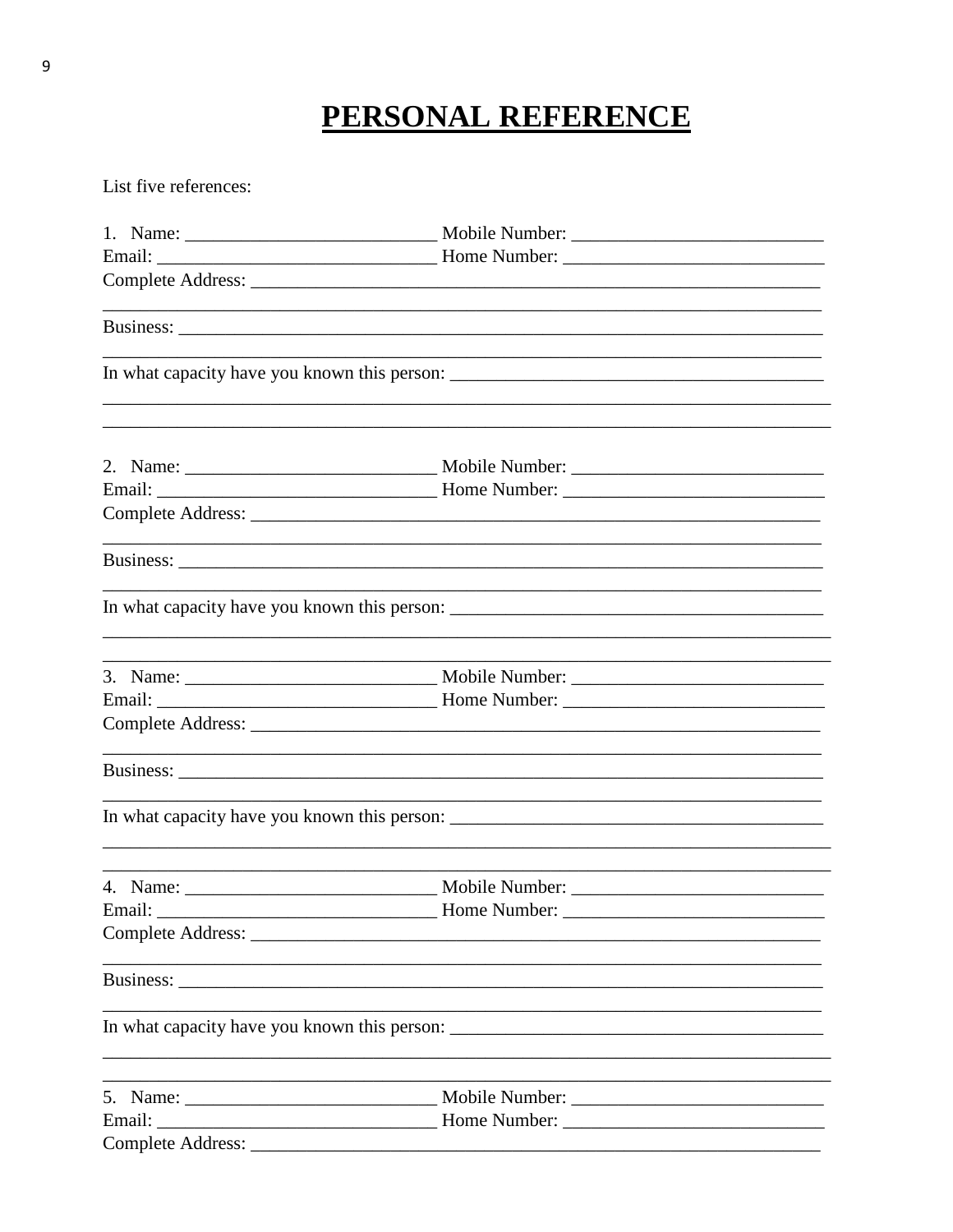|  | <b>Business:</b> |
|--|------------------|
|  |                  |

### **EDUCATION AND TRAINING**

| <b>HIGH SCHOOL:</b>                                                              |
|----------------------------------------------------------------------------------|
|                                                                                  |
| LOCATION                                                                         |
| GRADUATE? ________ YES _______ NO DATE OF GRADUATION____________________________ |
|                                                                                  |
|                                                                                  |
| UNDERGRADUATE:                                                                   |
|                                                                                  |
|                                                                                  |
| GRADUATE? ________ YES _______ NO DATE OF GRADUATION ___________________________ |
| DEGREE(S)                                                                        |
| (List whether Associate, Bachelors, or Master's degree)                          |
|                                                                                  |
|                                                                                  |
| <b>GRADUATE:</b>                                                                 |
|                                                                                  |
| LOCATION                                                                         |
| GRADUATE? _______ YES ______ NO _____ DATE OF GRADUATION _______________________ |
|                                                                                  |

43. Have you ever been suspended or expelled from any school or were you ever disciplined by any school 

### PLEASE LIST ADDITIONAL EDUCATION, TRAINING OR CERTIFICATION BELOW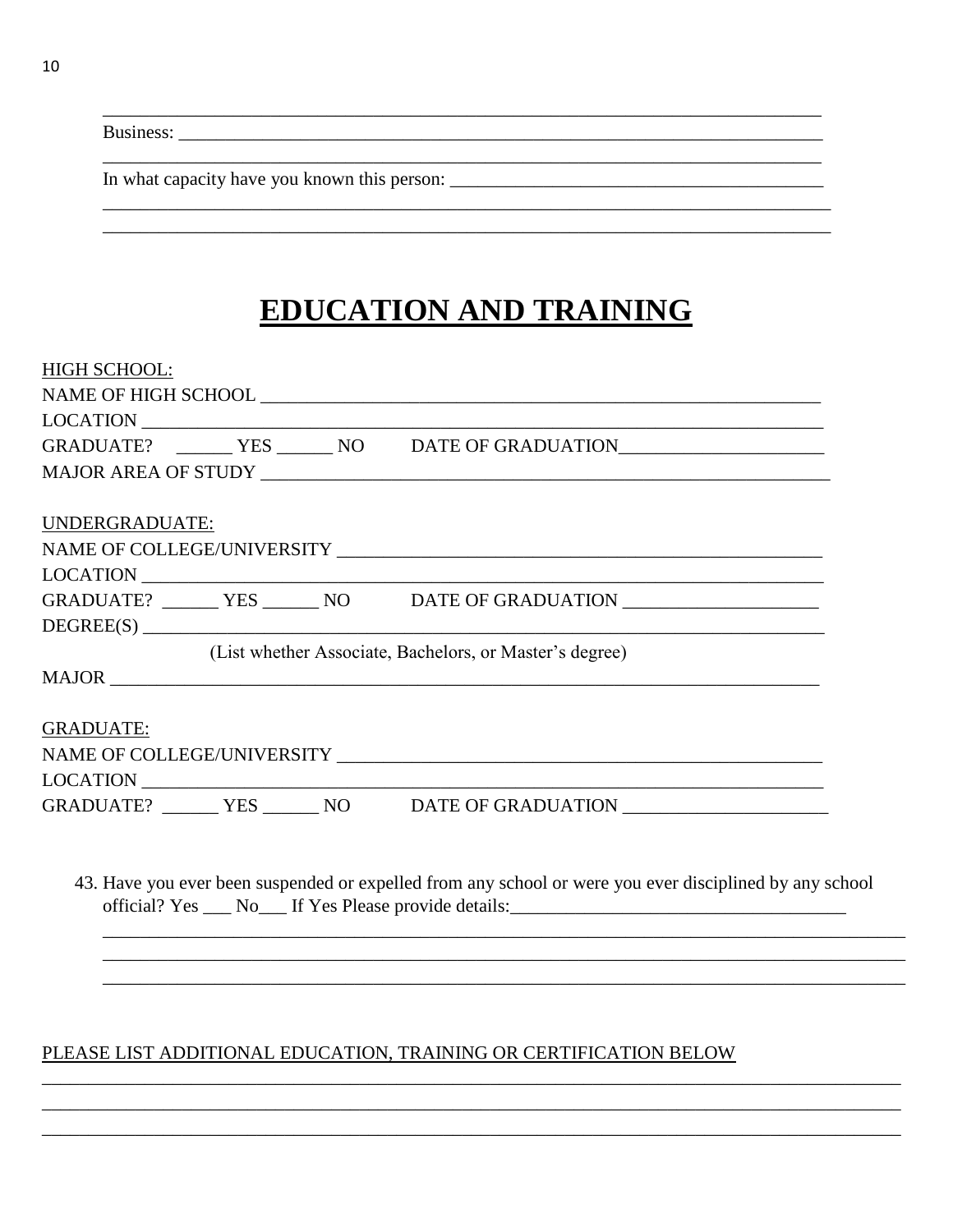| 44. DO YOU CURRENTLY HAVE A VALID DRIVERS LICENSE? _____ YES _____ NO                                                                       |  |  |  |
|---------------------------------------------------------------------------------------------------------------------------------------------|--|--|--|
| STATE ISSUED __________________LICENSE NUMBER _________________ EXP. DATE ____________                                                      |  |  |  |
| 45. DO YOU CURRENTLY HAVE A VALID COMMERCIAL DRIVERS LICENSE? ____ YES ____ NO                                                              |  |  |  |
| STATE ISSUED ______________________LICENSE NUMBER _____________________EXP. DATE __________________                                         |  |  |  |
| 46. Have you ever been refused an operator's license by another state: Yes No if yes please                                                 |  |  |  |
| 47. Have you ever been involved in an accident? Yes___ No___ If so please provide details on any and all:                                   |  |  |  |
|                                                                                                                                             |  |  |  |
|                                                                                                                                             |  |  |  |
|                                                                                                                                             |  |  |  |
|                                                                                                                                             |  |  |  |
|                                                                                                                                             |  |  |  |
|                                                                                                                                             |  |  |  |
|                                                                                                                                             |  |  |  |
|                                                                                                                                             |  |  |  |
|                                                                                                                                             |  |  |  |
|                                                                                                                                             |  |  |  |
|                                                                                                                                             |  |  |  |
| Injury or Non-injury ______________________Who was legally at fault ________________________________                                        |  |  |  |
| PLEASE LIST BELOW ALL TRAFFIC VIOLATIONS FOR WHICH YOU HAVE BEEN CONVICTED IN THE<br>PAST FIVE (5) YEARS DO NOT INCLUDE PARKING VIOLATIONS: |  |  |  |
| DATE OF VIOLATION __________________                                                                                                        |  |  |  |
|                                                                                                                                             |  |  |  |
|                                                                                                                                             |  |  |  |
|                                                                                                                                             |  |  |  |
|                                                                                                                                             |  |  |  |
|                                                                                                                                             |  |  |  |
| NAME AND LOCATION OF COURT                                                                                                                  |  |  |  |
|                                                                                                                                             |  |  |  |
|                                                                                                                                             |  |  |  |
|                                                                                                                                             |  |  |  |
|                                                                                                                                             |  |  |  |
|                                                                                                                                             |  |  |  |

\_\_\_\_\_\_\_\_\_\_\_\_\_\_\_\_\_\_\_\_\_\_\_\_\_\_\_\_\_\_\_\_\_\_\_\_\_\_\_\_\_\_\_\_\_\_\_\_\_\_\_\_\_\_\_\_\_\_\_\_\_\_\_\_\_\_\_\_\_\_\_\_\_\_\_\_\_\_\_\_\_\_\_\_\_\_\_\_\_\_\_\_ \_\_\_\_\_\_\_\_\_\_\_\_\_\_\_\_\_\_\_\_\_\_\_\_\_\_\_\_\_\_\_\_\_\_\_\_\_\_\_\_\_\_\_\_\_\_\_\_\_\_\_\_\_\_\_\_\_\_\_\_\_\_\_\_\_\_\_\_\_\_\_\_\_\_\_\_\_\_\_\_\_\_\_\_\_\_\_\_\_\_\_\_

11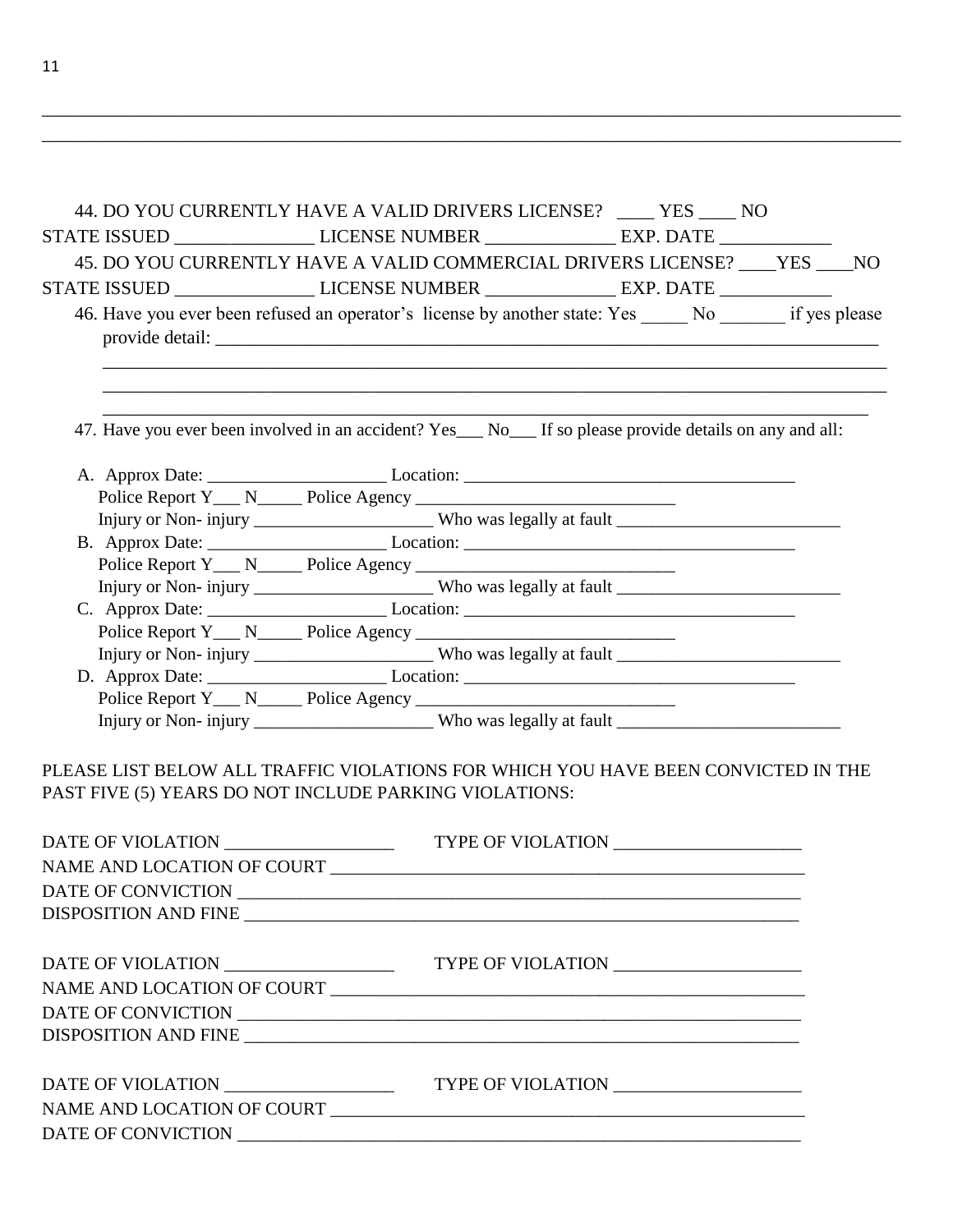| 48. Do you have a Savings Account? Yes___ No___  |                                                                                                                                      |  |
|--------------------------------------------------|--------------------------------------------------------------------------------------------------------------------------------------|--|
| 49. Do you have a Checking Account? Yes___ No___ |                                                                                                                                      |  |
|                                                  | 50. Do you Own, Rent, Lease, or Live with Parent(s)______________________________                                                    |  |
|                                                  | 51. Do you Own, Lease, or buying a motor vehicle? ______________________________                                                     |  |
|                                                  | 52. What income other than salary do you have at the present time? Include spouse's salary____________________                       |  |
|                                                  | ,我们也不能在这里的时候,我们也不能在这里的时候,我们也不能在这里的时候,我们也不能会在这里的时候,我们也不能会在这里的时候,我们也不能会在这里的时候,我们也不                                                     |  |
|                                                  | 54. Have you ever written any check of overdraft that was not honored for any reason? Yes___ No___ if yes<br>please provide details. |  |
|                                                  |                                                                                                                                      |  |
|                                                  | 55. List all companies which you have or have had charge accounts from which you have borrowed money:                                |  |
| a.                                               | Name of Company Type of Business address:                                                                                            |  |
|                                                  |                                                                                                                                      |  |
|                                                  |                                                                                                                                      |  |
|                                                  |                                                                                                                                      |  |
|                                                  |                                                                                                                                      |  |
|                                                  |                                                                                                                                      |  |
|                                                  |                                                                                                                                      |  |
|                                                  |                                                                                                                                      |  |
| $\mathbf{c}$ .                                   |                                                                                                                                      |  |
|                                                  |                                                                                                                                      |  |
|                                                  | Date Closed:                                                                                                                         |  |
|                                                  |                                                                                                                                      |  |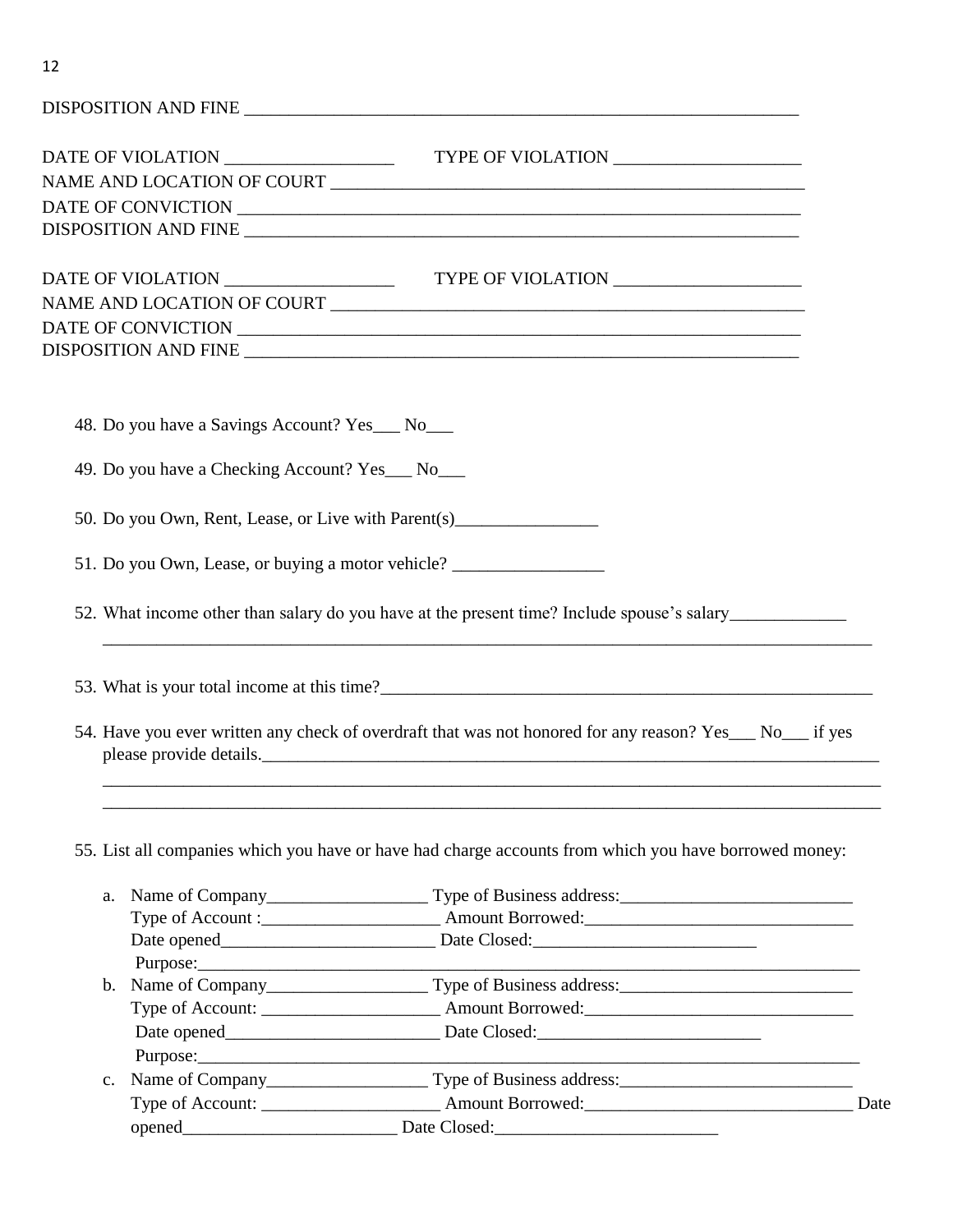Purpose:\_\_\_\_\_\_\_\_\_\_\_\_\_\_\_\_\_\_\_\_\_\_\_\_\_\_\_\_\_\_\_\_\_\_\_\_\_\_\_\_\_\_\_\_\_\_\_\_\_\_\_\_\_\_\_\_\_\_\_\_\_\_\_\_\_\_\_\_\_\_

56. What is your present indebtedness?

57. Have you, your spouse or ex-spouse ever been sued or have any immediate civil action pending? Yes\_\_\_ No\_\_\_ if yes please provide details.\_\_\_\_\_\_\_\_\_\_\_\_\_\_\_\_\_\_\_\_\_\_\_\_\_\_\_\_\_\_\_\_\_\_\_\_\_\_\_\_\_\_\_\_\_\_\_\_\_\_\_\_\_\_\_\_\_\_

\_\_\_\_\_\_\_\_\_\_\_\_\_\_\_\_\_\_\_\_\_\_\_\_\_\_\_\_\_\_\_\_\_\_\_\_\_\_\_\_\_\_\_\_\_\_\_\_\_\_\_\_\_\_\_\_\_\_\_\_\_\_\_\_\_\_\_\_\_\_\_\_\_\_\_\_\_\_\_\_\_\_\_\_\_\_\_ \_\_\_\_\_\_\_\_\_\_\_\_\_\_\_\_\_\_\_\_\_\_\_\_\_\_\_\_\_\_\_\_\_\_\_\_\_\_\_\_\_\_\_\_\_\_\_\_\_\_\_\_\_\_\_\_\_\_\_\_\_\_\_\_\_\_\_\_\_\_\_\_\_\_\_\_\_\_\_\_\_\_\_\_\_\_\_

\_\_\_\_\_\_\_\_\_\_\_\_\_\_\_\_\_\_\_\_\_\_\_\_\_\_\_\_\_\_\_\_\_\_\_\_\_\_\_\_\_\_\_\_\_\_\_\_\_\_\_\_\_\_\_\_\_\_\_\_\_\_\_\_\_\_\_\_\_\_\_\_\_\_\_\_\_\_\_\_\_\_\_\_\_\_\_ \_\_\_\_\_\_\_\_\_\_\_\_\_\_\_\_\_\_\_\_\_\_\_\_\_\_\_\_\_\_\_\_\_\_\_\_\_\_\_\_\_\_\_\_\_\_\_\_\_\_\_\_\_\_\_\_\_\_\_\_\_\_\_\_\_\_\_\_\_\_\_\_\_\_\_\_\_\_\_\_\_\_\_\_\_\_\_

58. Have you ever had your wages garnished or filed for bankruptcy?

59. Have you ever been placed on probation or supervision? Yes\_\_\_ No\_\_\_ If Yes please provide details:\_\_\_\_\_\_

By signing this application below, I certify that all of my answers in this application are true and correct. I agree to the verification of my statements and answers in this application before any hiring decision is made. I authorize investigation of my past employment history as well as an investigation into my criminal history, credit and character. I agree to the ongoing nature of this application and understand and agree to supplement this application with any new information that would be responsive to, modify or supplement the information required to be provided on the application. If hired, failure to provide such supplemental information shall constitute a cause for discharge.

I understand that part of the hiring process may include additional questionnaires, interviews, a background check, physical examination and a drug screening test.

I understand and agree that any false, misleading or incomplete information given in my application, interview(s) or other pre-employment questionnaires and procedures, regardless of when discovered by the Village, will be sufficient basis for my disqualification for employment, or if employed, the termination of my employment with the Village. I agree that the Village shall not be liable in any respect if I am not hired or my employment is terminated as a result of providing such false, misleading or incomplete information.

I hereby acknowledge that I have read and understood all of the information above, and agree to the terms therein.

\_\_\_\_\_\_\_\_\_\_\_\_\_\_\_\_\_\_\_\_\_\_\_\_\_\_\_\_\_\_\_\_\_\_ \_\_\_\_\_\_\_\_\_\_\_\_\_\_\_\_\_\_\_\_

(Signature) (Date)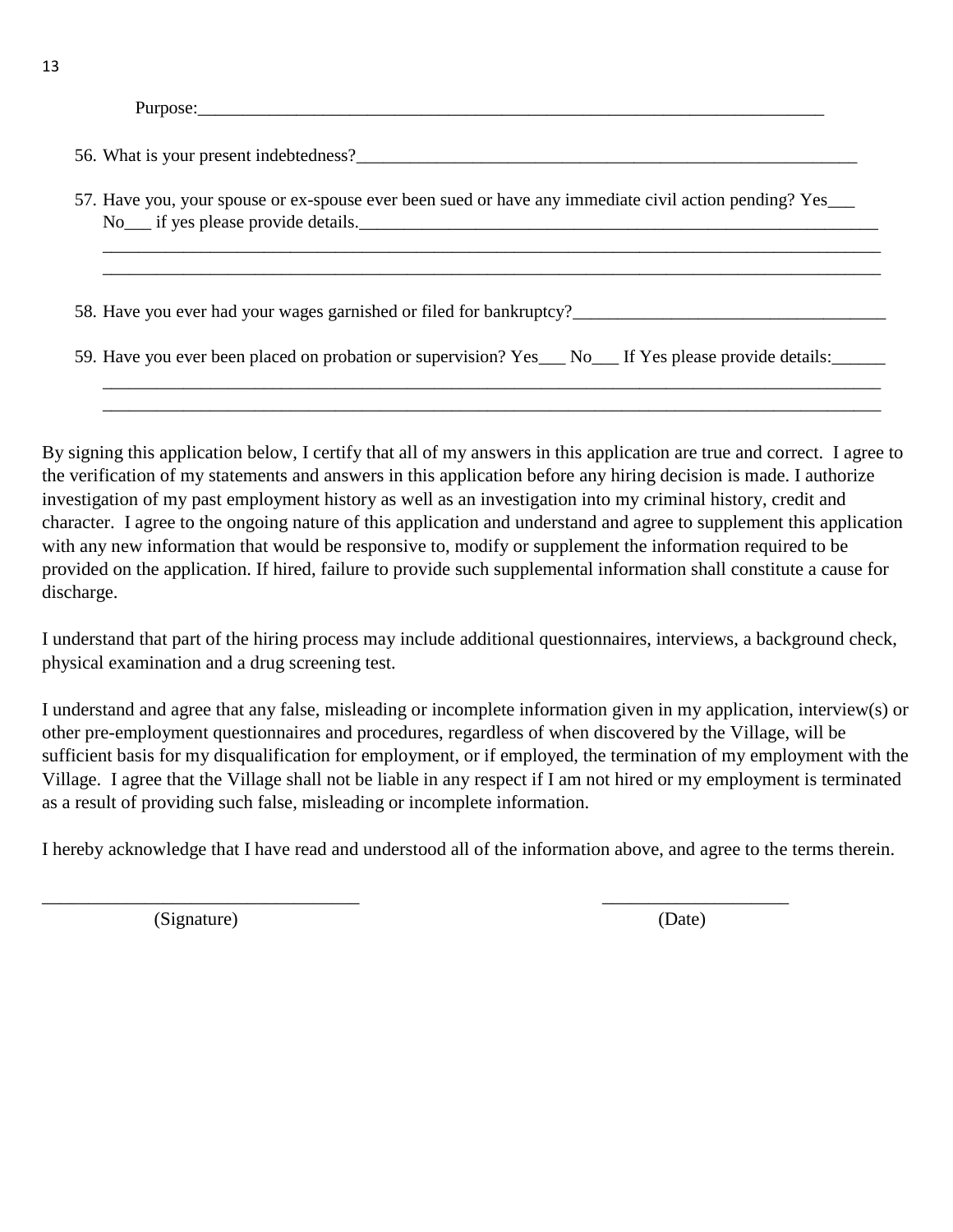## **WOODMERE POLICE DEPARTMENT**

### **EMPLOYMENT APPLICATION**

### **REQUIRED FORMS**

- 1. COPY OF DRIVER LICENSE
- 2. COPY OF BIRTH CERTIFICATE \_\_\_
- 3. RECENT PHOTO \_\_\_
- 4. COPY OF HIGH SCHOOL DIPLOMA \_\_\_
- 5. COPY OF O.P.O.T.A. CERTIFICATION \_\_\_
- 6. RESUME \_\_\_
- 7. COPY MILITARY DISCHARGE DD214 \_\_\_
- 8. CURRENT CREDIRT REPORT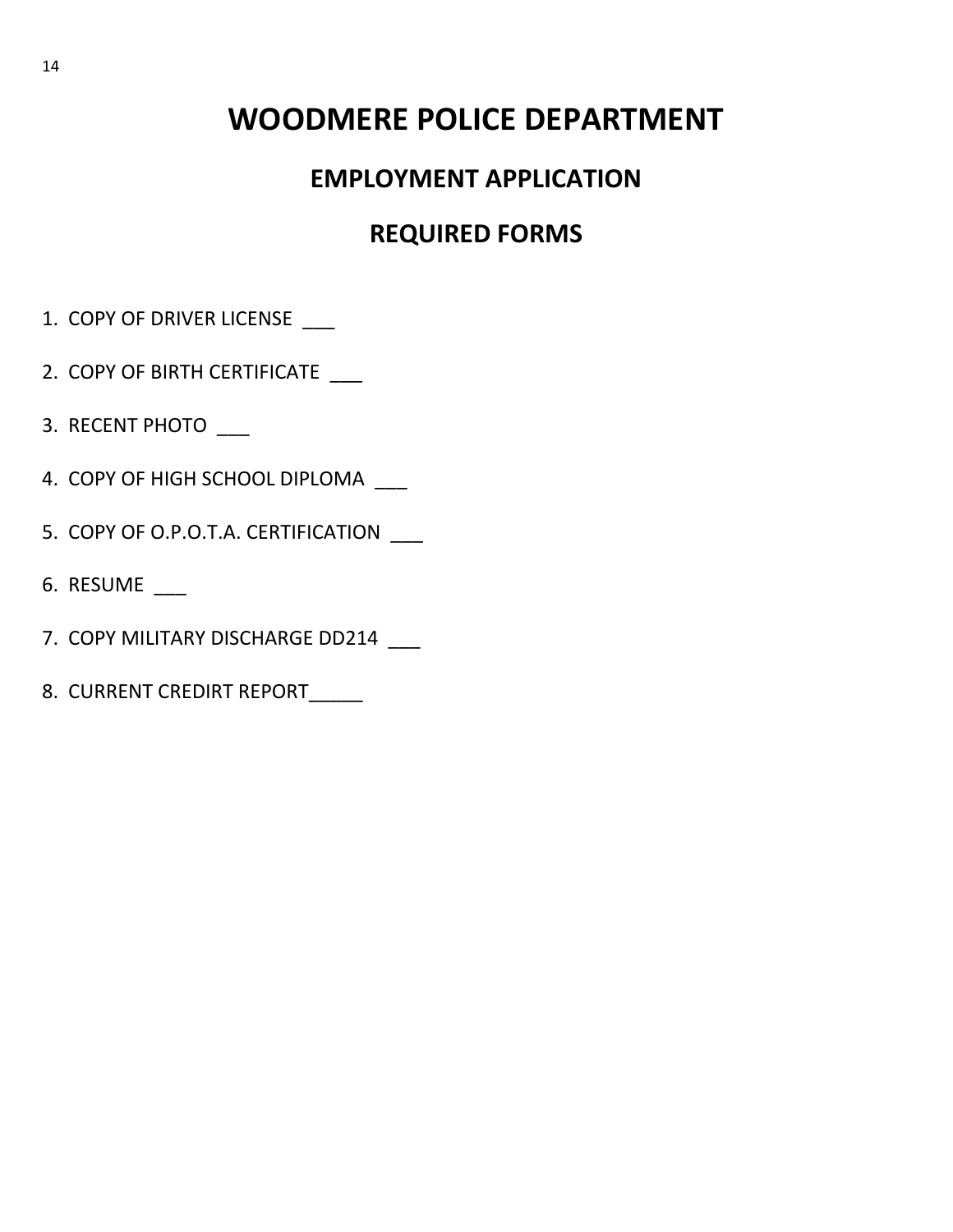### *Woodmere Police Department*

VILLAGE OF WOODMERE 27899 CHAGRIN BLVD. WOODMERE, OHIO (216) 831-1234 **PERMISSION FOR RELEASE OF INFORMATION FOR BACKGROUND INVESTIGATION**

#### TO: WOODMERE POLICE DEPARTMENT **DATE:** DATE:

**TO WHOM IT MAY CONCERN:** I am an applicant for a position with the **Woodmere Police Department**. The **Woodmere Police Department** needs to thoroughly investigate my employment background and personal history to evaluate my qualifications to hold the position for which I applied for. It is in the public's interest that all relevant information concerning my personal and employment history be disclosed to the **Woodmere Police Department**. I hereby authorize any representative of the **Woodmere Police Department** bearing this release to obtain any information in your files pertaining to my employment records and I hereby direct you to release such information upon request of the bearer. I do hereby authorize a review of and full disclosure of all records, or any part thereof concerning myself, by and to any duly authorized agent of the **Woodmere Police Department**, whether said records are of public, private, or confidential nature. The intent of this authorization is to give my full and complete disclosure. I reiterate and emphasize that the intent of this authorization is to provide full and free access to the background and history of my personal life, for the specific purpose of pursuing a background investigation that may provide pertinent data to the **Woodmere Police Department** to consider in determining my suitability for employment in this department. It is my specific intent to provide access to personnel information contained in investigatory files, efficiency ratings, complaints or grievances filed by or against me, the records or recollections of attorneys at law or other counsel, whether representing me, or another person in any case, either criminal or civil, in which I presently have, or have an interest, attendance records, polygraph examinations, and any internal affairs investigations and discipline, including any files which are deemed to be confidential, and or sealed.

I hereby release you, as the custodian of such records and your organization, including its officers, employees, or related personnel, both individually and collectively, from any and all liability for damages of whatever kind, including any liability or damage pursuant to any state or federal laws which may at any time result to me, my heirs, family, or associates because of compliance with this authorization and request to release information, or any attempt to comply with it. I direct you to release such information upon request of the duly accredited representative of the **Woodmere Police Department** regardless of any agreement I may have had with you previously to the contrary. The law enforcement organization requesting the information pursuant to this release will discontinue processing my application if you refuse to disclose the information requested.

For and in consideration of the **Woodmere Police Department's** acceptance and processing of my application for employment, I agree to hold the **Village of Woodmere**, its agents and employees harmless from any and all claims and liability associated with my application for employment or in any way connected with the decision whether or not to employ me with the Woodmere Police Department. I understand that should information of a serious criminal nature surface as a result of this investigation, such information may be turned over to the proper authorities.

I understand my rights under Title 5, United States Code, Section 552a, The Privacy Act of 1974, and O.R.C Sections 149.43 and 1347.01 with regard to access and to disclosure of records and I waive those rights with the understanding that information furnished will be used by the **Woodmere Police Department** in conjunction with employment procedures.

A photocopy or FAX copy of this release form will be valid as an original thereof, even though the said photocopy or FAX copy does not contain an original writing of my signature.

Should there be any questions as to the validity of this release, you may contact me at the address listed on this form.

I agree to indemnify and hold harmless the person to whom this request is presented and his/her agents and employees from and against all claims, damages, losses and expenses, including reasonable attorney's fees arising out of or by reason of complying with this request.

\_\_\_\_\_\_\_\_\_\_\_\_\_\_\_\_\_\_\_\_\_\_\_\_\_\_\_\_\_\_\_\_\_\_\_\_\_\_\_\_\_\_\_\_\_\_\_\_\_\_\_\_\_\_\_\_\_\_\_\_\_\_\_\_\_\_\_\_\_\_\_\_\_\_\_\_\_\_\_\_\_\_\_\_\_\_\_\_\_\_\_\_\_\_\_\_\_\_\_\_\_\_\_\_\_\_\_\_\_\_\_\_

Signature:

Print Name & Address:

Presence of Notary: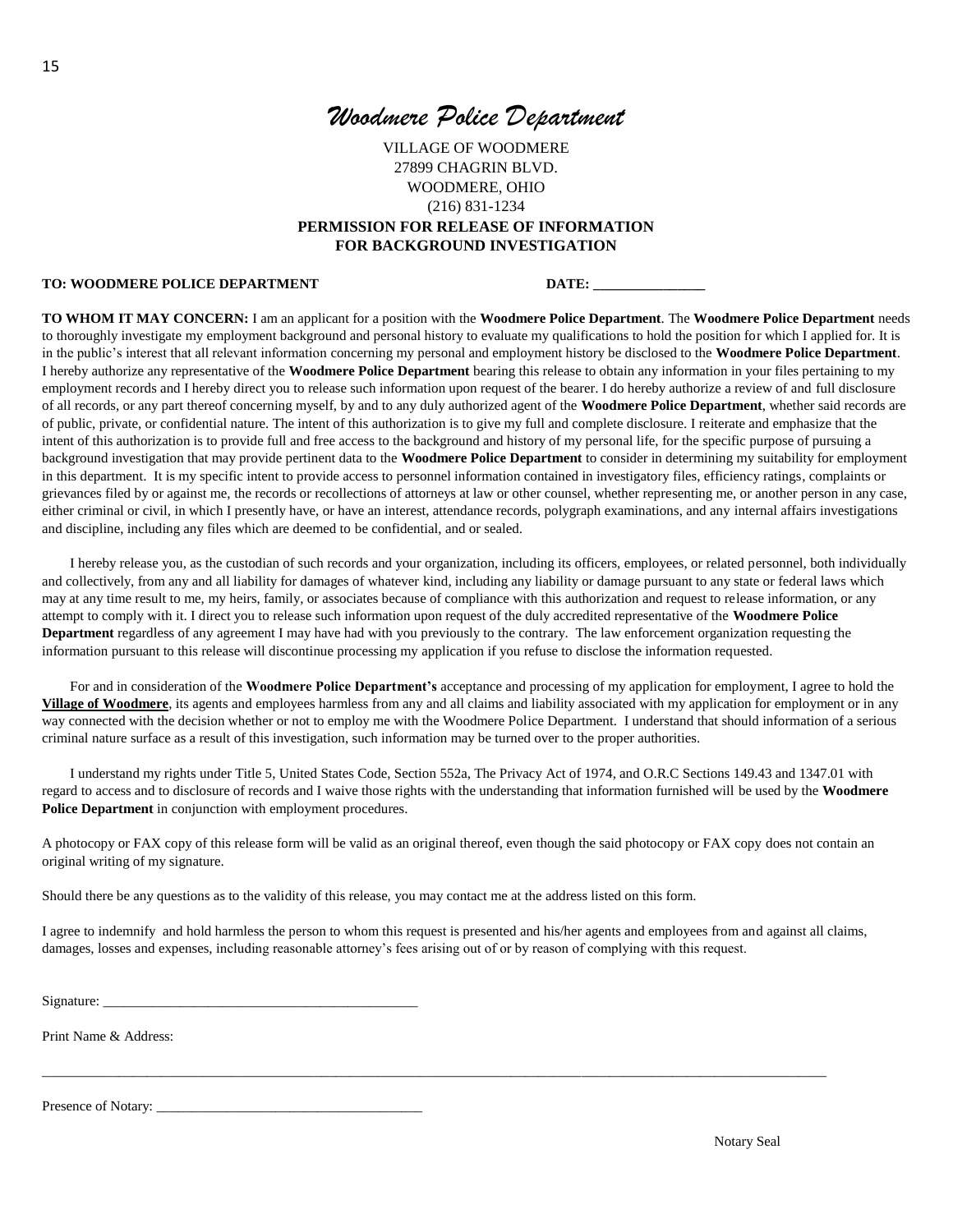### AUTHERIZATION AND DISCLOSURE OF CONSUMER REPORT AND INVESTIGATIVE COMSUMER REPORT UNDER THE FAIR CREDIT REPORTING ACT

The Village may obtain or cause to be prepared consumer reports for employment purposes. It may be an investigative consumer report which is obtained through personal interviews and might include information as to character, general reputation, personal characteristics and mode of living.

You may make a written request, within a reasonable period of time, for a disclosure of the nature and scope of any investigative consumer report we have requested. You may also request a written summery of your rights under the Fair Credit Reporting Act.

If you consent to our obtaining a consumer report or investigative consumer, sign and date below. We will not process your application until this is signed.

I authorize the Village to obtain or cause to be prepared consumer reports, and investigative consumer reports, about me for employment purposes. I understand that in obtaining such reports and investigative consumer reports, a consumer reporting agency may be used, and I authorize such use. This authorization and disclosure will remain effective for the duration of my employment, if I am hired.

\_\_\_\_\_\_\_\_\_\_\_\_\_\_\_\_\_\_\_\_\_\_\_\_\_\_ \_\_\_\_\_\_\_\_\_\_\_\_\_\_\_\_\_\_\_\_\_\_\_\_\_\_\_\_\_

 $\overline{\phantom{a}}$  , and the contract of the contract of the contract of the contract of the contract of the contract of the contract of the contract of the contract of the contract of the contract of the contract of the contrac

\*\*\*\*\*

I have received a copy of this authorization and disclosure.

Date Signature Signature Signature Signature Signature Signature Signature Signature Signature Signature Signature Signature Signature Signature Signature Signature Signature Signature Signature Signature Signature Signatu

Name Printed

*In compliance with Federal and State equal employment opportunity laws, qualified applicants are considered for all positions without regard to race, color, religion, sex, national origin, age, marital status, veteran status, ancestry or the presence of a non-job related medical condition or disability.* 

## *The Village of Woodmere complies with EEO/ADA guidelines and is a drug-free workplace*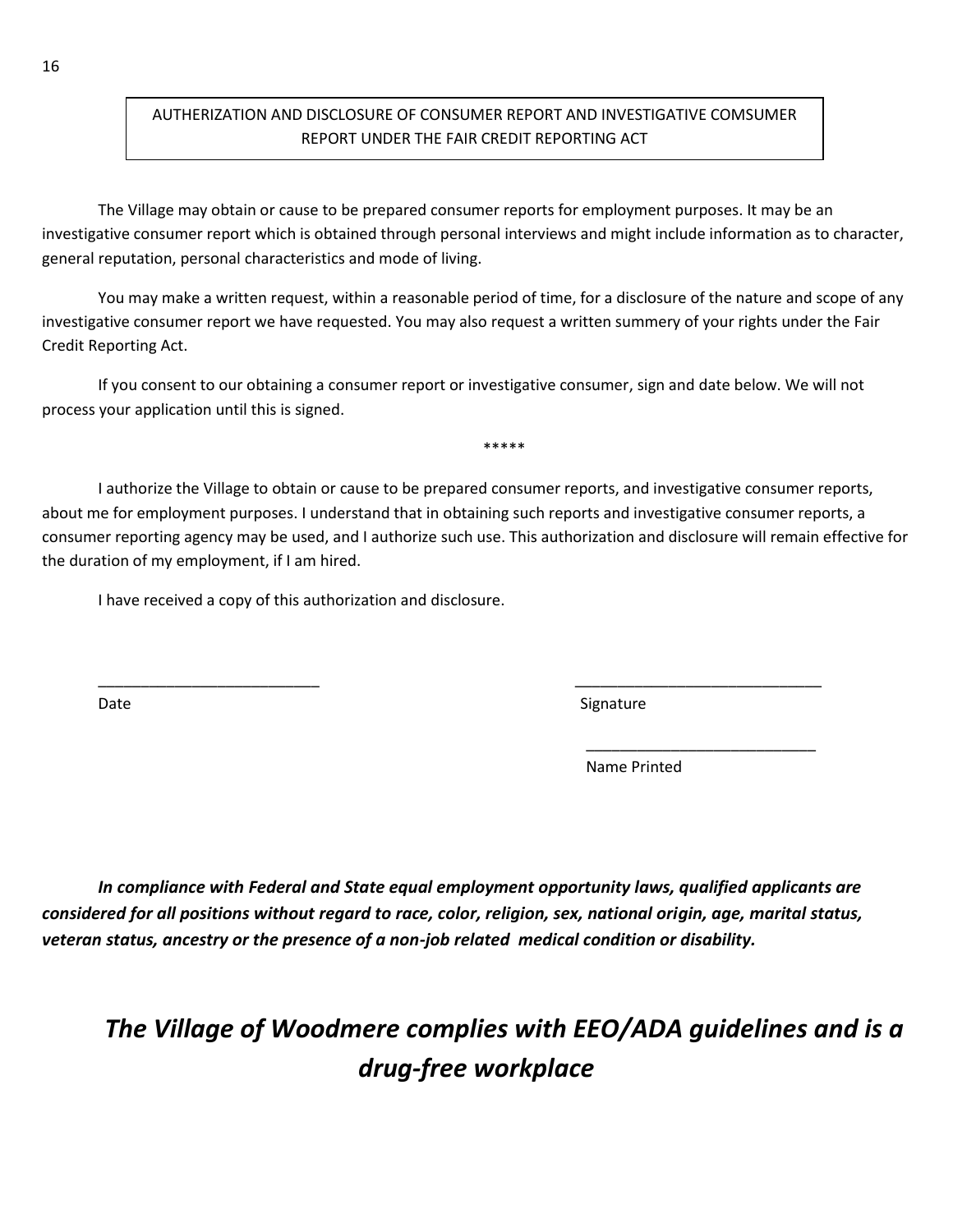### *Woodmere Police Department Hardship Duty Requirements*

- *1. Shifts: There are three shifts 6a-2p, 2p-10p, 10p-6a along with any shift and shift assignments are as needed per your availability (part-time officers). Full Time officers will work rotating shifts and maybe subject to call-in for shift coverage during your time off. (Initial\_\_\_\_\_\_\_)*
- *2. Days Off: (Full Time Officers) You will most likely having rotating days off that will cycle through weekends each month(Initial\_\_\_\_\_\_\_)*
- *3. Vacation: (Full Time Only) The amount of time is allowed by The Village of Woodmere Ordinance and Union Contract and is according to number of years of service. (Initial\_\_\_\_\_\_\_)*
- *4. Holidays: (Part Time Officers): You may be required to work many of the holidays throughout the year! (Initial\_\_\_\_\_\_\_)*
- *5. Overtime: You will be required to stay and complete your assignments. You will not be able to plan on getting off on time every day. (Initial\_\_\_\_\_\_\_)*
- *6. Weather: You may be required to spend long periods of time in the cold, rain, heat etc. and inclement weather. (Initial\_\_\_\_\_\_\_)*
- *7. Loss of Personal Friends: Because of your duties, hours and just because you are a police officer, some of your friends may or will slowly stop their association with you. (Initial\_\_\_\_\_\_\_)*
- *8. Hazardous Duty: You may be subject to assault, injury, exposure to communicable diseases and maybe death because of your contact with criminal and or mental subjects. (Initial\_\_\_\_\_\_\_)*
- *9. Death: You will be required to carry a gun. You may be required to take a life in the line of duty. You may also be required to investigate deaths, some of which may be very grotesque and sickening. (Initial\_\_\_\_\_\_\_)*
- *10. Traffic Duties: Part of your duties will include issuing traffic citations, arresting drunk drivers, and other violators. (Initial\_\_\_\_\_\_\_)*
- *11. Extra Duty Jobs: You will not be permitted to work extra duty jobs until approval has been obtained from the Chief of Police. (Initial\_\_\_\_\_\_\_)*

*\_\_\_\_\_\_\_\_\_\_\_\_\_\_\_\_\_\_\_\_\_\_\_\_\_\_ \_\_\_\_\_\_\_\_\_\_\_\_\_\_\_\_\_\_\_\_\_\_*

*\_\_\_\_\_\_\_\_\_\_\_\_\_\_\_\_\_\_\_\_\_\_\_\_\_\_ \_\_\_\_\_\_\_\_\_\_\_\_\_\_\_\_\_\_\_\_\_\_\_*

*\_\_\_\_\_\_\_\_\_\_\_\_\_\_\_\_\_\_\_\_\_\_\_\_\_\_ \_\_\_\_\_\_\_\_\_\_\_\_\_\_\_\_\_\_\_\_\_\_\_*

*Applicant Signature Date*

**Spouse Signature data controlled by Spouse Signature** Date

*Witness Signature* 2008 **Date**